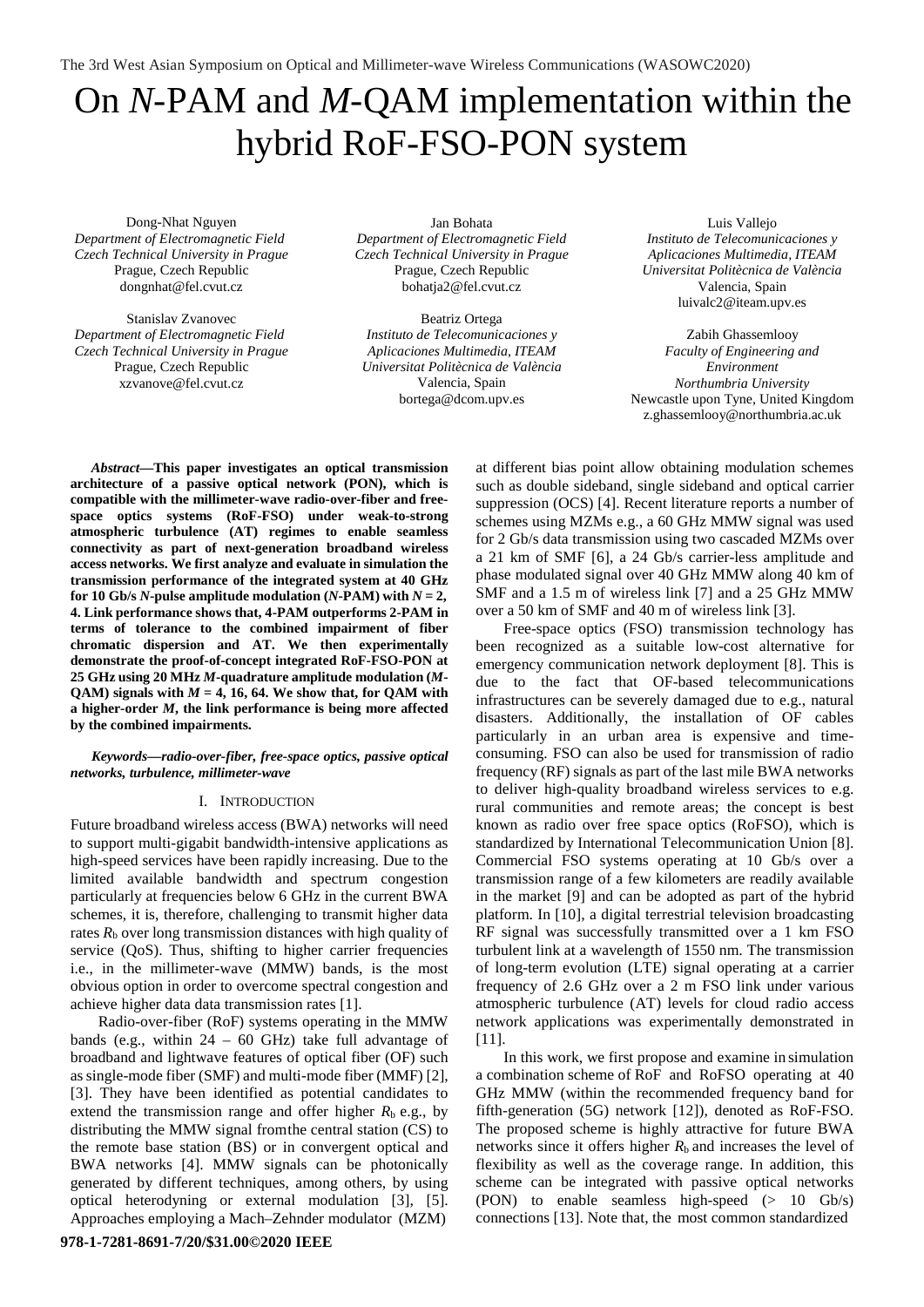

**Figure 1.** The simplified concept of delivering RF signal over hybrid RoF-FSO-PON systems to rural areas.

intensity-modulation and direct-detection (IM/DD) PON system uses non-return-to-zero signal also known as 2-pulse amplitude modulation (2-PAM) with  $R<sub>b</sub>$  up to 10 Gb/s as reported in [14]. Quadrature amplitude modulation (QAM) signal (i.e., 5 Gb/s 16-QAM) has also been recently considered as an attractive candidate in PON since theyoffer a number of advantages such as high spectral efficiency and high tolerance to fiber chromatic dispersion (CD) [15]. Although there are no current standards for 4-PAM based RoF-FSO, it has been reported that 4-PAM will be widely utilized in next-generation PON systems [14] since it doubles *R*b and reduces the bandwidth requirements for optical and electrical devices. We then experimentally demonstrate a proof-of-concept RoF-FSO-PON at 25 GHz using 20 MHz *M*-quadrature amplitude modulation (QAM) signals with *M*  $= 4$ , 16, 64. In the proposed hybrid link, the propagating signal experiences degradation due to the cumulative impairment of CD and AT, which leads to pulse spreading (i.e., intersymbol interference). These detrimental effects are also investigated. Fig. 1 illustrates the deployment scenario of the proposed hybrid link to deliver BWA to the rural and underserved areas, where high-speed Internet connectivity is unavailable.

#### II. SIMULATION SETUP AND RESULTS USING*N*-PAM SIGNALS

## *A. Setup*

Fig. 2 illustrates the schematic block diagram of the simulation setup for the proposed hybrid RoF-FSO-PON link. First, at the optical line terminal (OLT), a 10 Gb/s 2- PAM input data stream is generated and applied to the preemphasis module (i.e., a raised cosine filter with a roll-off factor of 0.5) in order to increase the system bandwidth. The 2-PAM signal is applied to MZM1 for external modulation of a continuous wave laser beam at a wavelength and output power of 1550 nm and 6 dBm, respectively. The modulated optical signal is then transmitted over a 30 km SMF (representing PON). Next, the output of SMF is applied to MZM2 in order to generate the MMW-OCS signal based on frequency doubling at the CS. MZM2 is biased at  $V_{\pi}$  of 4 V and is driven by a 20 GHz local oscillator (LO) (i.e., RF sinusoidal clock). Note that MZMs have an insertion loss of 5 dB. The up-converted optical MMW signal is then amplified using an erbium-doped fiber amplifier (EDFA) to a power level of ~2.5 dBm prior to transmission over the optical distribution network (ODN) which consists of the standard SMF and FSO link spans of 10 km and 500 m, respectively. The FSO link in this case represents the last mile BWA connection. Two AT levels are considered:  $5 \times 10^{-15}$ and  $5 \times 10^{-12}$  m<sup>-2/3</sup> which represent weak and strong AT in a practical outdoor environment, respectively. Both FSO



**Figure 2.** Simulation setup of the proposed hybrid RoF-FSO-PON link using *N*-PAM signals. Col: collimator.

collimators have an aperture diameter of 2.54 cm as employed in our previous experiment [3]. The optical signal is transmitted to a variable optical attenuator (VOA) in order to adjust the received optical power  $P_r$  level before launching to an optically pre-amplified receiver (Rx) which consists of an erbium doped fiber amplifier (EDFA) that has a gain and noise figure of 20 dBm and 5 dB, respectively, a tunable optical filter (TOF) with a bandwidth of 60 GHz to suppress the out-of-band noise (i.e., the amplified spontaneous noise of EDFA) and a PIN photodetector (PD) that has a responsivity and dark current of 0.75 A/W and 10 nA, respectively. The output of the PD can be wirelessly distributed to the end users using e.g., 40 GHz horn antennas [7]. However, since the main aim is to assess hybrid RoF-FSO-PON link, the regenerated electrical MMW signal is down-converted to the baseband using a mixer and a 40 GHz LO. The demodulated signal is then passed through a  $4<sup>th</sup>$  order Bessel low pass filter (LPF) with a bandwidth of 7.5 GHz. Finally, the output of the LPF is post-processed in MATLAB to determine the BER.

## *B. Results*

*1) Performance Evaluation of 10 Gb/s 2-PAM Signal*

We evaluate the performance of the 10 Gb/s *N*-PAM hybrid RoF-FSO-PON link for the following scenarios asillustrated in Fig. 2:

- i. Back-to-back (B2B): no ODN section in the hybrid transmission which is used as a benchmark
- ii. Hybrid link (no FSO): only SMF included in the ODN
- iii. Hybrid link: both SMF and FSO included in the ODN with FSO channel affected by weak and strong AT regimes

First, we examine the 2-PAM transmission performance. Fig. 3 (a) and (b) illustrate optical spectra for 10 Gb/s 2-PAM and double-sideband with optical carrier suppression (OCS) scheme at locations *P1*, *P2* in Fig. 2, respectively. For 2- PAM, the spectrum displays a peak at a wavelength of 1550 nm and null-to-null bandwidth of 20 GHz (measured at the power level of  $\sim$ -40 dBm). Whereas Fig. 3(b) shows two peaks at the wavelength of 1549.84 nm and 1550.16 nm with much reduced power levels of -20 dBm, and separated by 40 GHz with a carrier suppression ratio (CSR) of  $\sim$ 35 dB. Fig. 3(c) displays the spectrum of the down-converted RF signal at point *P3* in Fig. 2, showing the recovered 40 GHz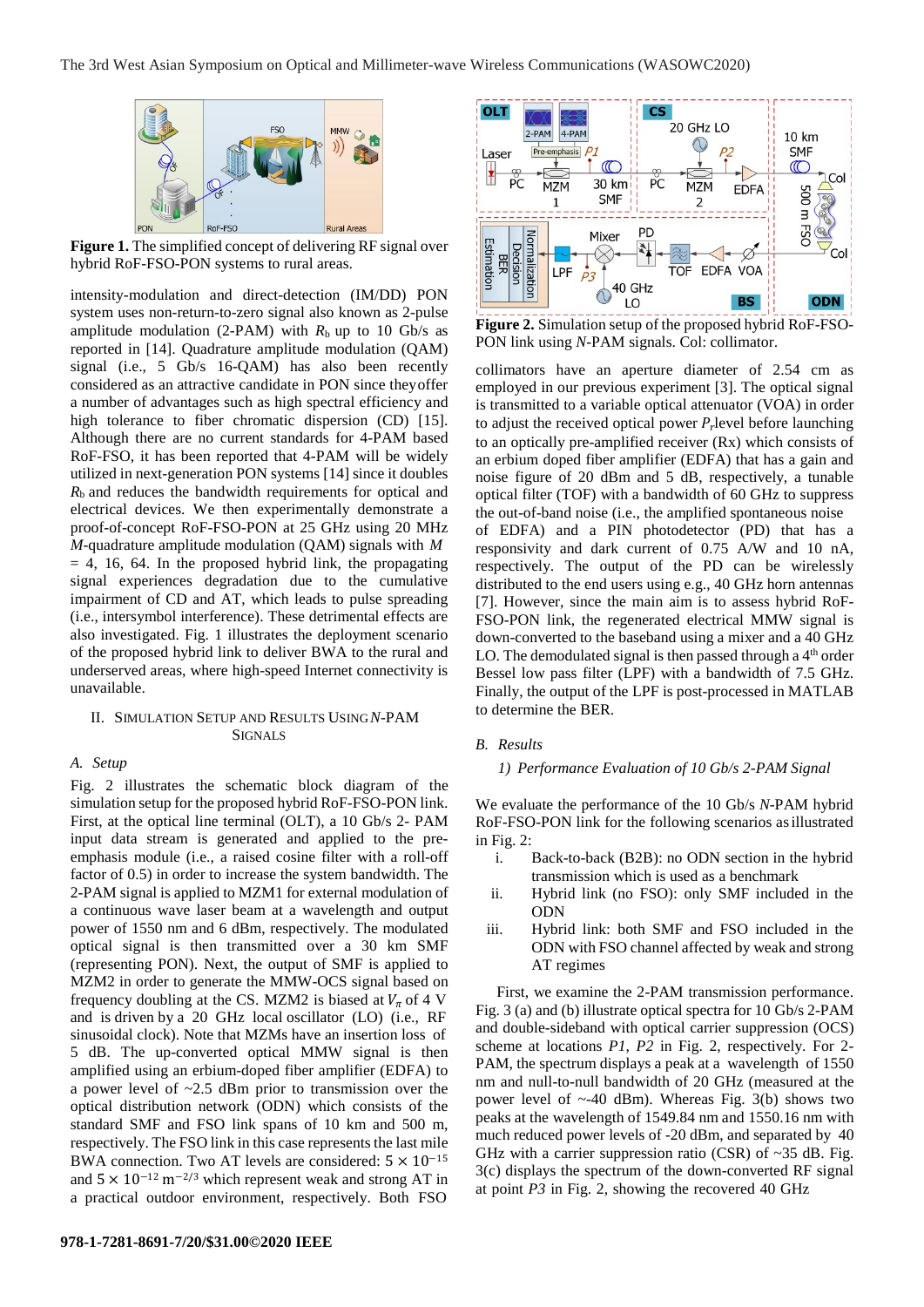

Figure 3. Observed spectra at different points in Fig. 2: (a) 10 Gb/s 2-PAM optical signal at *P1*, (b) optical MMW double-sideband with OCS at *P2* and (c) RF signal at *P3*.



**Figure 4.** BER against  $P_r$  for 10 Gb/s 2-PAM under different scenarios.

carrier and the baseband components.

Fig. 4 depicts the BER as a function of the received optical power  $P_r$  for 10 Gb/s 2-PAM with the aforementioned scenarios. At a BER of  $10^{-9}$ , the  $P<sub>r</sub>$  is about -32 dBm for the B2B and it increases by 6 dB for the hybrid link (no FSO). For the hybrid link with the FSO channel under weak and strong AT regimes, the optical power penalties are 6.2 and 10.5 dB, respectively, compared to the B2B link. Inaddition, we notice up to two orders of magnitude deterioration in the BER performance at the  $P<sub>r</sub>$  of -25 dBm under weak and strong AT levels, respectively.

#### *2) Performance Evaluation of 10 Gb/s 4-PAM Signal*

Here, we use the same setup as shown in Fig. 2. The electrical 4-PAM signal is generated using two 5 Gb/s 2-PAM signals, which are then combined to produce an equally spaced 4- PAM signal. Note, (i) one of the electrical 2-PAM data streams is delayed by 24-bit using an electrical delay line to ensure that the two 2-PAM signals can be de-correlated; and (ii) the second 2-PAM data is 6-dB attenuated using an

electrical attenuator. For 4-PAM the total average BER defined for the three decision threshold levels is given by [16]:

$$
BER_{\text{total}} = BER_{Low} + 2BER_{\text{Middle}} + BER_{Top} \qquad (1)
$$

Fig. 5 (a), (b) and (c) illustrate the optical and RF spectra at different locations in Fig. 2 when a 10 Gb/s 4-PAM signal is transmitted. Note, for 4-PAM the spectrum as illustrated in Fig. 5(a) shows a peak at 1550 nm with a null-to-null bandwidth of 10 GHz. The resulting spectral efficiency of 1 b/s/Hz (i.e., twice that of 2-PAM) is achieved. However, the main disadvantage of 4-PAM is the increased BER compared to the 2-PAM for the same  $P_r$ . This is due to multi-levels, which are more susceptible to noise [16]. Fig. 6 depicts the BER performance against *Pr* for the 10 Gb/s 4-PAM B2B signal transmission, where the inset shows the corresponding eye diagram. As shown, the best BER performance is observed for the low eye pattern (i.e., intensity levels of "0" and "1") followed by the middle (levels "1" and "2") andtop eye (levels "2" and "3"). More specifically, at a BER of 10−9 the power penalties are 1.7 and 4 dB for the middle and top modulation levels, respectively compared with the low level. The top eye shows the worst case due to the noise source (i.e., thermal and shot noise from the detector).



**Figure 5.** Observed spectra at different points in Fig. 2: (a) 10 Gb/s 4-PAM optical signal at *P1*, (b) optical MMW double-sideband with OCS at *P2* and (c) RF signal at *P3*.

The aggregate BER performance against  $P_r$  for 10 Gb/s 4-PAM for B2B and hybrid links, calculated by using Eq. (1), is shown in Fig. 7. At a BER of 10<sup>−</sup><sup>9</sup> the Rx sensitivity for B2B is about -24 dBm, which is 8 dB higher than 10 Gb/s 2- PAM, as shown in Fig. 4, due to the additional levels of 4- PAM. However, unlike 2-PAM, the 4-PAM exhibits better performance with only ~1 dB power penalty after the hybrid link (no FSO) compared to 6 dB for the 10 Gb/s 2-PAM system. For the hybrid link with FSO channel under weak and strong AT regimes, the optical power penalties are low (i.e.,about 1 and 2.5 dB at a BER of 10−9, respectively) in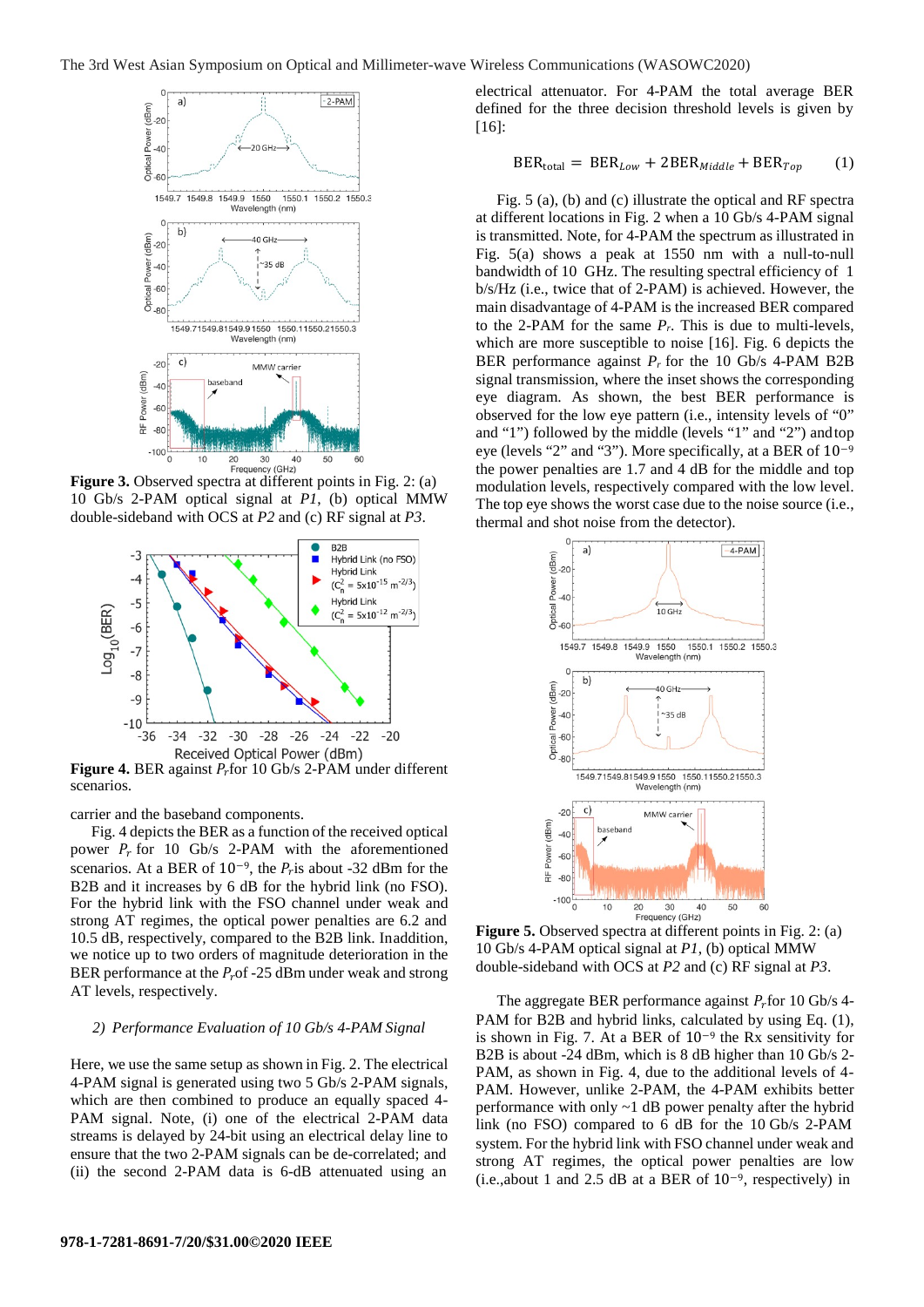

**Figure 6.** BER performance of 4-PAM for the B2B scenario at 10 Gb/s for each eye pattern (top, middle and low). Inset shows the corresponding eye diagram at a BER of 10−9.



**Figure 7.** BER against  $P_r$  for 10 Gb/s 4-PAM under different scenarios.

comparison to the B2B. 4-PAM clearly displays reduced optical power penalties than 2-PAM. In addition, at the  $P_r$  of -25 dBm we observe that less than one order of magnitude downgrade in the BER performance when comparing between weak and strong AT conditions. 4-PAM istherefore found to be more tolerant to the aggregate impairment ofCD and AT compared to 2-PAM.

Although, the B2B Rx sensitivity of 4-PAM is degraded when comparing to 2-PAM but on the other hand, 4-PAM is capable to double the bit rate and spectral efficiency sinceits symbol rate is half of 2-PAM. It is worth mentioning thatthe optical sensitivity improvement for 4-PAM can be simply achieved by optimizing the level spacing or extinction ratio of the signal at the transmitter. Also note that, using an avalanche photo-detector instead of the PIN detector at the Rx can further enhance the sensitivity by a few dBs[17].

## III. EXPERIMENTAL SETUP AND RESULTS USING*M*-QAM SIGNALS

In this section, we experimentally demonstrate a proof-ofconcept hybrid RoF-FSO-PON link at 25 GHz using 20 MHz *M*-QAM signals.

#### *A. Setup*

The experimental setup is depicted in Fig. 8, which is closely similar to the simulation setup in Fig. 2.



**Figure 8.** Experimetal setup of the proposed hybrid RoF-FSO-PON link using *M*-QAM signals. VSG: vector signal generator and SG: signal generator.



**Figure 9.** Photo of the experimental testbed.

A vector signal generator (R&S SMW 200A) was used to generate 20 MHz *M*-QAM signals. Note, this testbed (see Fig. 9) focused at 25 GHz, which is also a recommended frequency for 5G network [12]. The SMF length of the PON is 15 km while the SMF length in ODN is 5 km. The FSO channel is 2 m, which is constructed within the lab-made chamber. The AT level is determined about 6 × 10−14 m−2/3. Detail of our FSO chamber and AT measurements can be found in [3]. The BS is simplified with only a single PD Rx instead of the optically pre-amplified Rx as in simulation. The 20 MHz 4/16/64- QAM signals are directly evaluated at 25 GHz using a signal and spectrum analyzer (R&S FSW).

#### *B. Results*

Fig. 10 shows the measured error vector magnitude (EVM) as a function of  $P_r$  for 20 MHz  $M$ -QAM signals after the hybrid RoF-FSO-PON link transmission, respectively. Also shown in Fig. 10 are the 17.5%, 12.5% and 8% EVM required limits for 4-, 16- and 64-QAM signals, respectively according to the third-generation partnership project (3GPP) specifications [18]. As can be seen, a good quality of the recovered *M*-QAM signals is achieved (see insets in Fig. 10) which confirms the feasibility of our proposed hybrid system. Fig. 11 shows the corresponding BER performance. At a BER of 10−9 the Rx sensitivity of 4/16/64-QAM signals is about 0, 3 and 5 dBm which results in the power penalty of 2 and 4 dB when comparing 4- to 16- and 64-QAM, respectively.